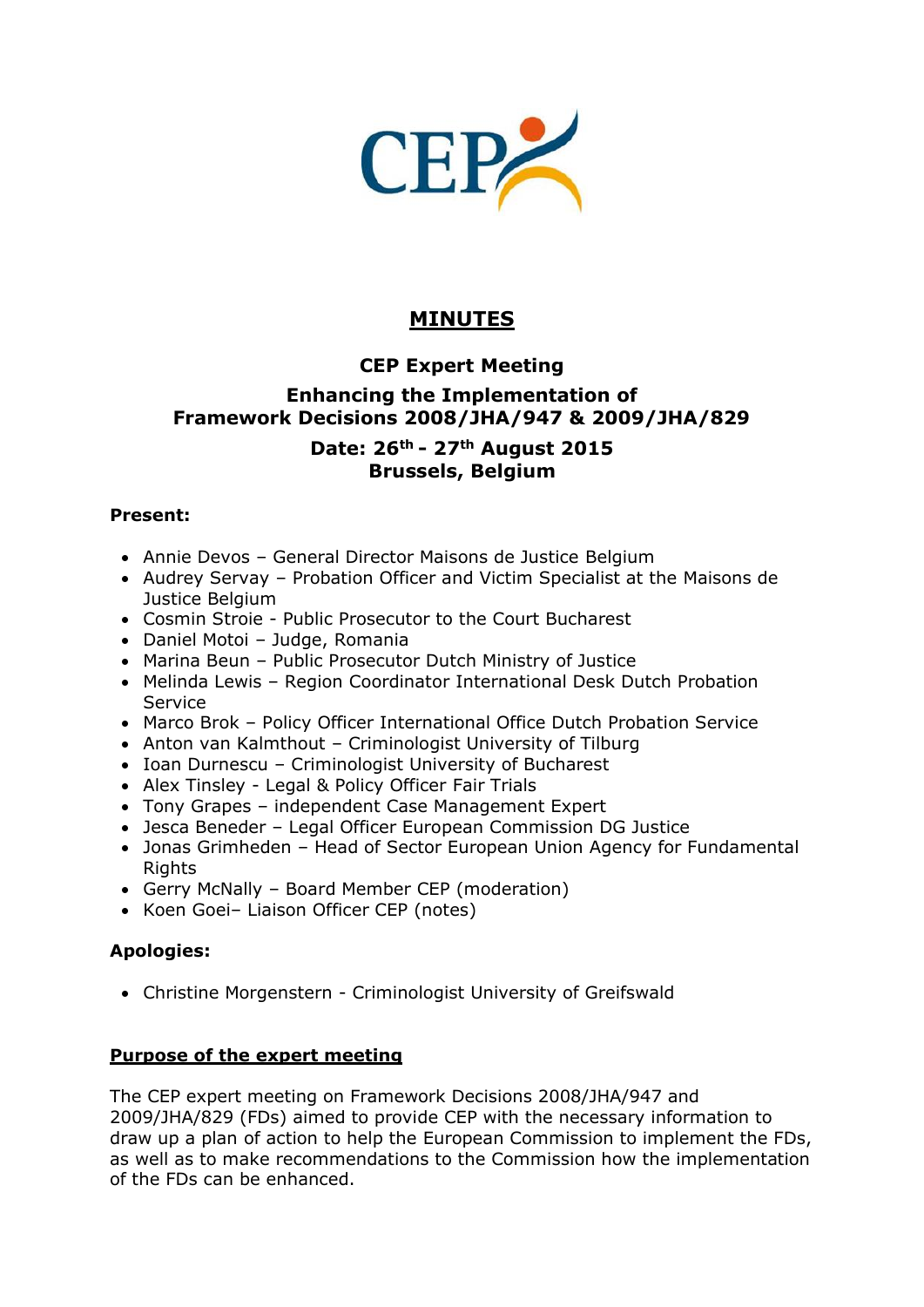Therefore, CEP has invited expert practitioners, judges, prosecutors, researchers and policy makers from different EU member States to discuss the state of play regarding the implementation of the FDs, the experiences that they have in transfer processes, to identify obstacles in the implementation process and to think about possible solutions to tackle these obstacles.



The programme of the expert meeting consisted of two days. On day 1 experts discussed the implementation of the FDs and the obstacles encountered in the implementation and in transfer processes. The discussions were centred around four themes that were introduced briefly by one of the delegates. After the introduction, all participants at the meeting contributed to the discussion.

## **Introduction**

Jesca Beneder informed that the European Commission had commissioned three different researchers to write handbooks on the practical implementation of the Framework Decisions 909, 947 and 829. The Handbook on FD 947 has been commissioned to Prof. Anton van Kalmthout, who has involved Prof. Ioan Durnescu as a co-author. The publication of all three handbooks is expected for 2016.

Moderator Gerry McNally proposed to first discuss the relation between FD 2008/JHA 909 on the one hand and 947 & 829 on the other, in order to explore if support actions for the implementation of the FDs would be more efficient if they are done separately for each FD, or that it is better to take them as a package.

Similarities and differences between the FDs were discussed. All are based on the principle of mutual trust, of course. The Commission also pointed out that the FDs as a whole aim to foresee in the transfer of criminal procedures. Therefore they are not options that one can choose to implement or not; all have to be included. Therefore, the FDs have been designed to operate in one body, e.g. 909 and 947 share several similar principles in the implementation, e.g. double criminality. The execution of the FDs in practice shows that cocktail verdicts, i.e. verdicts that that combine several EU regulations regarding transfer in criminal procedures, are not uncommon.

However, at present a different number of countries have signed up to the three FDs. As such one can conclude that there is a difference in complementarity and in the commitment to make these work. The execution of the different FDs is quite different. Also, in some countries, like the Netherlands, there are different competent authorities for 909 and 947/829.

With regard to the cocktail verdict, Gerry McNally wonders whether a transfer under 829 implies that the sentence will be transferred as well. He asks the experts to elaborate on their experiences on transfer under 829 in a broader perspective.

Judge Daniel Motoi indicates that probation officers and the judiciary are often not aware of the possibility of transfer under 829. In addition, one cannot expect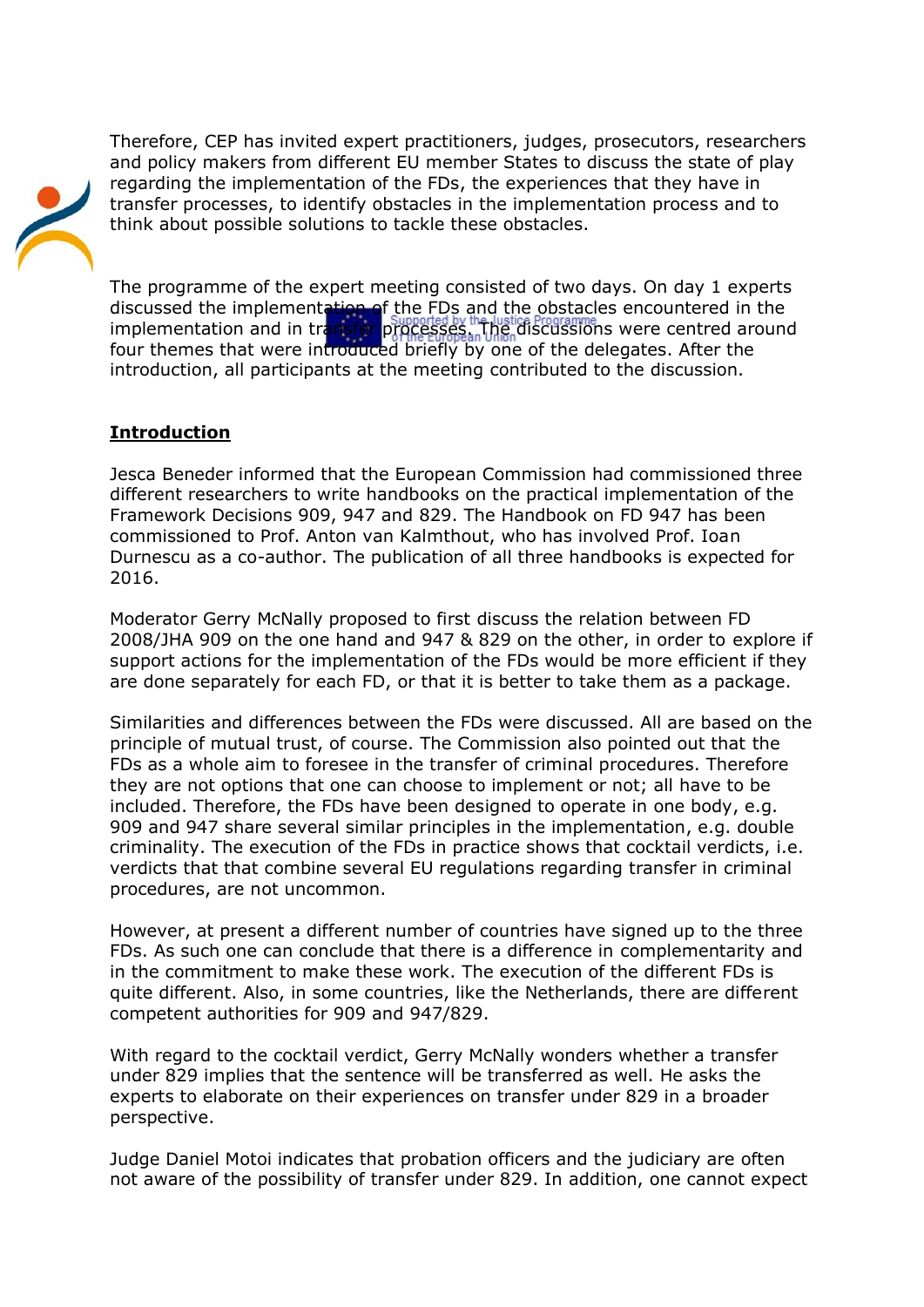judges to have an extensive knowledge of the justice systems of other EU Member States. Descriptions of national law of EU Member States is not always available in English. Inquiries with competent authorities sometimes reveal that even competent authorities are unaware of FD 829. Under these circumstances, it is difficult to find a basis for trust.

Jesca Beneder confirms that more support activities are needed for 829 now than for 909 and 947. The European Commission is eager to support qualitative strong proposals for support actions in the domain of 829.

The discussion that follows the delegates discuss about how trust can be built. Providing information in an accessible way seems crucial, as well as bringing together competent authorities and staff working in the implementation of the FDs physically. It is stressed that there are different target groups: judges, prosecutors, probation officers, defence lawyers etc. Each groups is best targeted in a different way. Judges seem to be a special target group, as this group is hard to reach. As a further support action all delegates consider the dissemination of best practices in transfers under 947/829 to be very useful.

Several possible actions to enhance (continuous) communication and trust are discussed:

- Designing info-websites and e-learning programmes for 947. In the Netherlands, the Public Prosecutor Office has developed an e-programme a few years ago. It will updated soon. This could serve as a basis for a Eurowide promotion tool. (please note: EuroPris working on a comparable tool for 909). In addition, the Public Prosecutor Office has built a website on 947 especially targeted towards prosecutors. Also this could possibly be an example for other countries
- Build a network for professionals working on 947 in different EU Member States. A similar network should be set up for 829. Different networks for different FDs for different target groups is to be preferred. (please note: the FD909 network meetings that EuroPris has organised in 2014 and 2015 may serve as an example)
- Work on different messages for the support of the FDs for different target groups. Depending on the target group, the stress in the message could be on the benefits of a transfer for the interest for the sentenced person / the effectiveness of the implementation of the verdict / the cost-efficiency that can be obtained.

Prof. Anton van Kalmthout raise the question of how the profile of 829 could be raised. He advocates combining the promotion of 947 and 829, as cases of 829 could easily turn out in 947 transfers. Moreover, in some countries the prosecutor can impose measures that have the character of a fine, which is useful for transfer. He would recommend that when a revision of the FDs is planned, an integration of these measures is to be considered [Recommendation]. In this regard he also mentions diversion, that is not covered in the FDs. In a revision of the FDs diversion should not be forgotten to be included.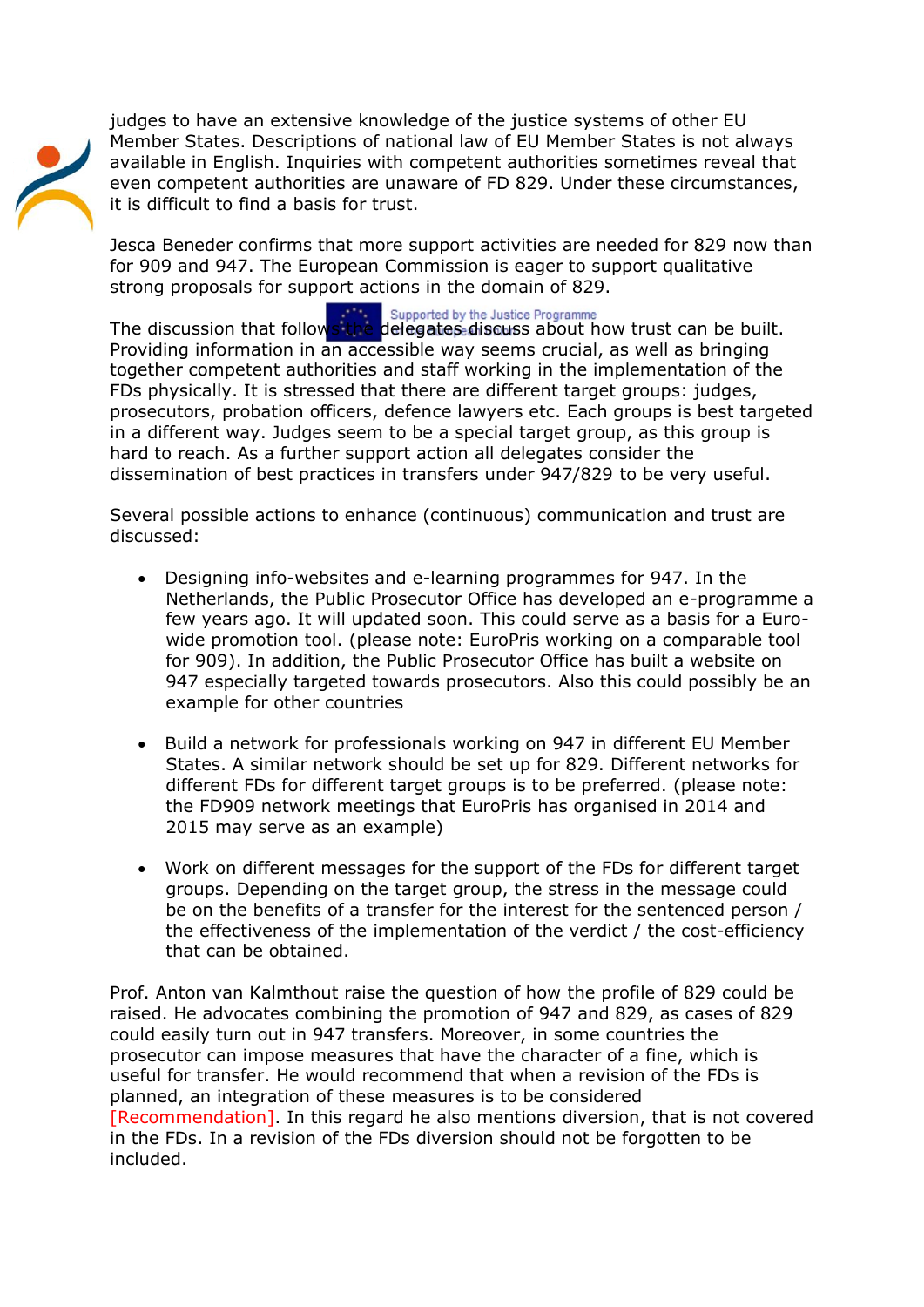(Jesca Beneder clarifies that the Netherlands brought in the option of pre-trial diversion in the preparatory discussions for FD 947. However, too little countries have this option, so it was left out of the final text of the FD)

Further discussions made clear that no transfer under 829 has taken place yet.

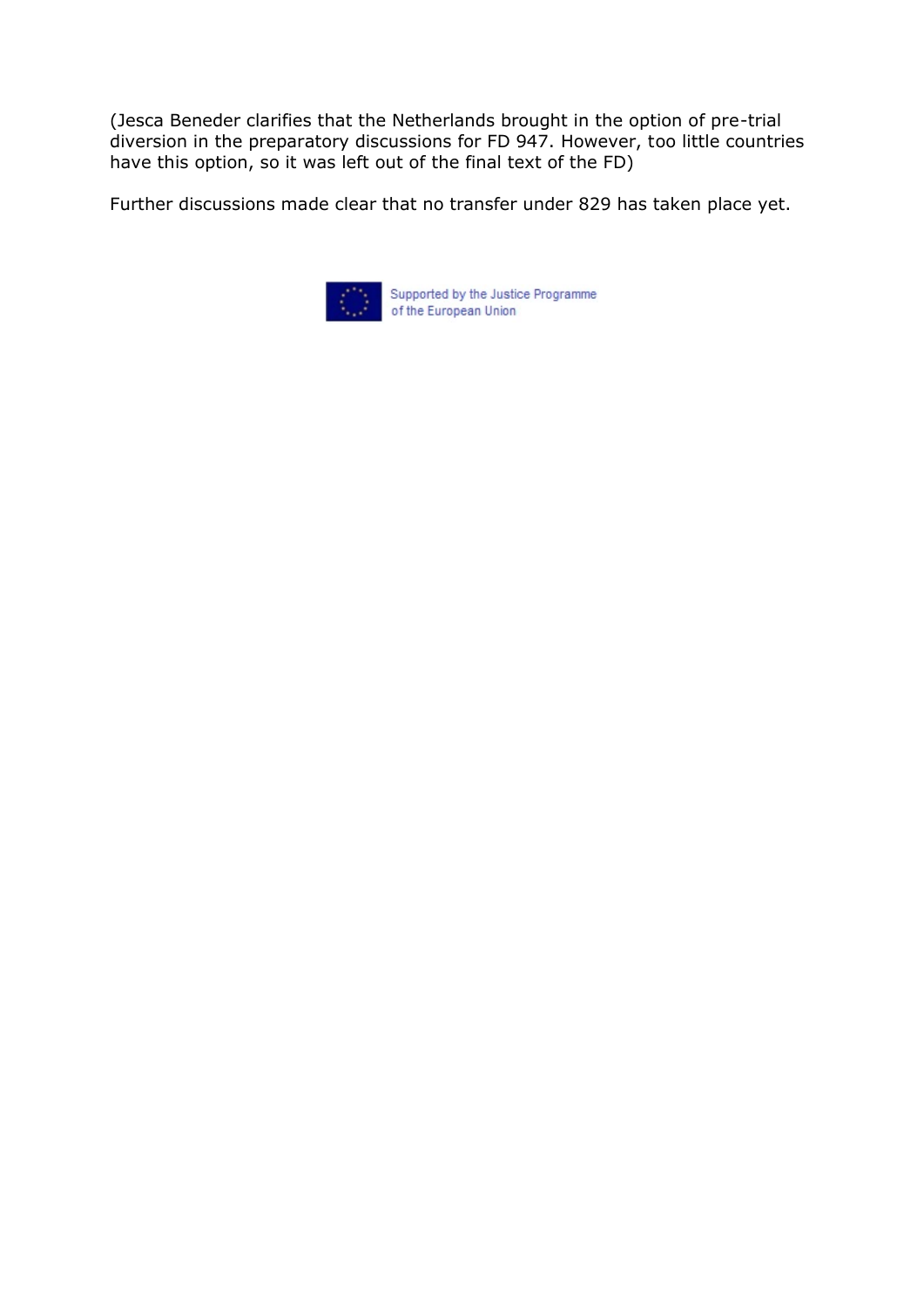

Marco Brok indicated that in 947 cases the term is exceeded rather often. In addition, after a transfer the receiving country does not back to the issuing country on the execution of the transferred sanction and the reintegration of the transferred offender. The result of the transfer therefore remains unclear to the issuing state.

Prof. Ioan Durnescu expressed the great interest of researchers into this matter. A research into 909 transfers showed issues like a lack of cooperation between prison administrations and the transfer procedure being too long in many cases.

Daniel Motoi added that prisoners sent back to Romania are often disappointed to learn that their reduction of time in prison obtained via labour (in some countries this option can be applied) is not recognized when they are transferred to Romania. In Romania this option does not exist, and therefore is not applied to the time of the sentence.

Jonas Grimheden informs that Nordic arrangements could serve as good example for EU transfer. Probation officers in one country know well how to find their colleagues abroad. They generally find a method to work well with each other and often they know each other. However, this may change when judges become a part of the communication in cases of transfer.

Gerry McNally draws the discussion to a conclusion. Is the most efficient way to support the implementation of the FDs by targeting the FDS separately or as a package?

It is decided that it is best to develop separate support actions for 909 and 947/829. Also, there need to be expert groups on different professional levels. There is value in liaising with EuroPris on an annual basis in order to discuss bringing together the networks created by EuroPris (909) and by CEP (947/829) for a joint exchange meeting. After all you can learn to trust; you cannot impose trust.

#### **Theme: Purpose and practice of the Framework Decisions – according to their description, their purpose is the facilitating social rehabilitation of offenders and reducing (pre-trail) detention. To what extent do the FDs meet these goals?**

After a brief explanation of Gerry McNally of the question of this theme, Anton van Kalmthout comments that when the implementation of the FDs is discussed, experts always talk about probation workers, judges, prosecutors, law makers and other professionals in criminal justice. Never is spoken about prisoners and offenders. But it needs to be addressed what information should be given to the offenders in order to enable them to make an informed consent for transfer under 947/829? After all there is the obligation to provide all relevant information.

Marco Brok adds that transfer cases are always tailored to the offender, which should enhance the rehabilitation after the transfer. However, as the receiving state is not reporting back to the issuing state, the issuing state does not know whether the rehabilitation after the transfer has been successful.

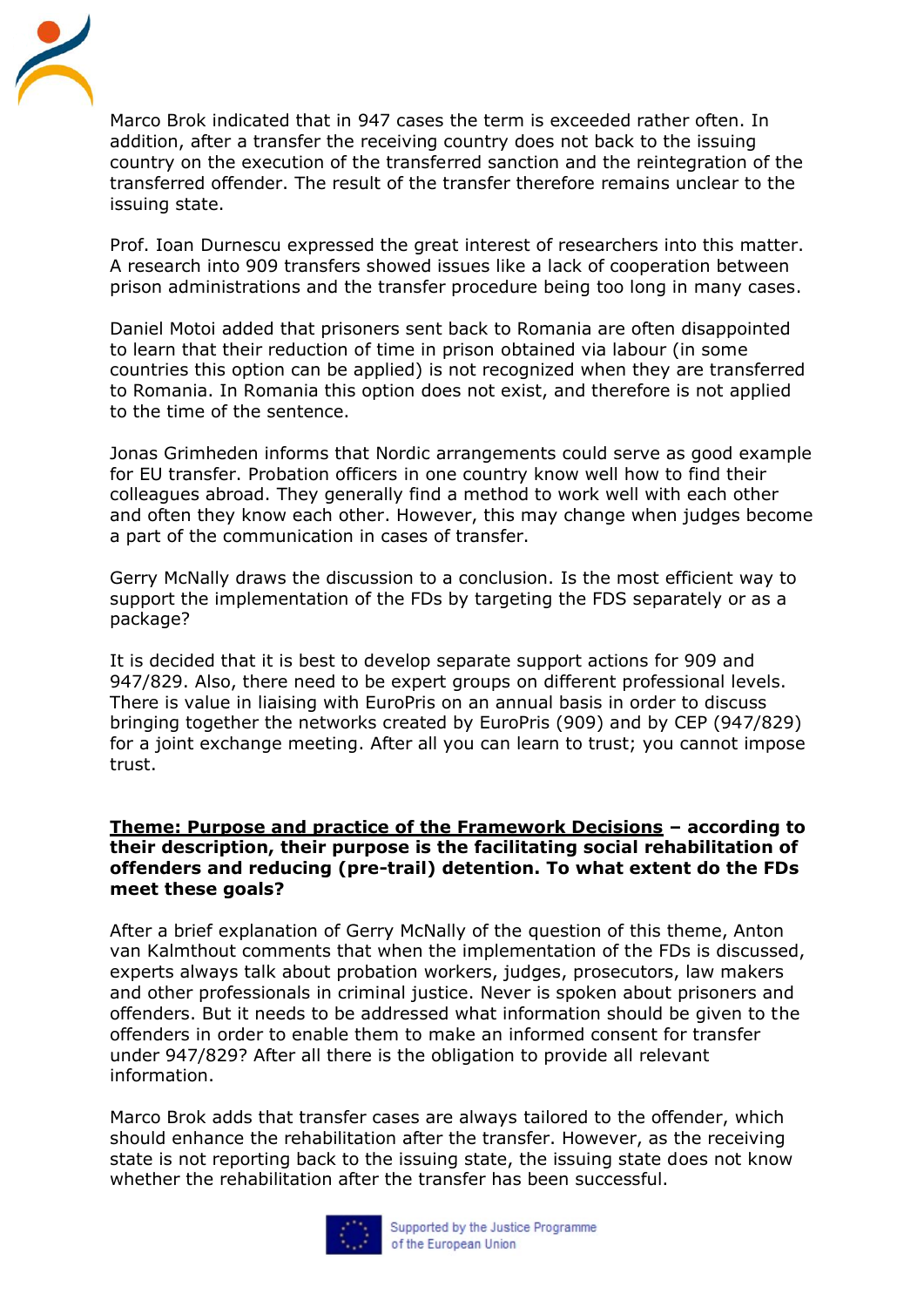

Until now, Marco has never had any negative reactions after transfers, so he can only suppose that all has worked well.

In conclusion Gerry McNally resumes that the key of the promotion of the FDs is the positive principle behind it. Even though taking rehabilitation of the offender into account may complicate discussions on the application of the FDs, it is needed for the interests offender with regard to his reintegration into society.

Alex Tinsley adds that we should be cautious not to draw too much connection between the FDs as their purpose is different. He uses the example of the European Arrest Warrant. Among lawyers there is much confusion about what the terms in the FD actually encompass. Clarification should come from exchange of ideas of professionals. Therefore he recommends that probation organisations should liaise with the bar associations etc. Dialogue is needed at a national level sometimes, as the FDs are not just a matter of legal regulations; their goals should be stressed any time.

#### **Framework Decisions: Known and trusted? – the FDs are based on the principle of mutual trust between EU Member States in each other's criminal justice system. However, there is reason to believe that the option of the transfer of sentences to other EU Member States is still little known. To what extent is "unknown, unloved"?**

Marco Brok points out that probation workers immediately understood the importance of FD 947. According to him, it are more judges and prosecutors that see FD 947 as an obstacle, rather than as an opportunity.

Anton van Kalmthout responds that defence lawyers are an important group to target as they are to defend the interest of their clients. According to him, trust is not so much the problem in cases of transfer. He identifies time, effort and money as clearer obstacles for transfer. After all, why would anyone spend so much of his time for the transfer of an offender? An ordinary sentence is more efficient in terms of time and costs. Benefits for the transferring states in FD 947/829 remain unclear. This is contrast with the European Arrest Warrant, in which there is a clear benefit for both countries. FD 909 is a relative success, as the issuing state can get rid of prisoners. But here we come back to the previous theme: this all is from the perspective of the criminal justice professionals. We do not speak about the interests of the offenders here.

In reaction Daniel Motoi and Marina Beun remind that in some criminal cases there is no lawyer involved. That makes it difficult to target lawyers in our communication.

Tony Grapes argues that the "interest of the offender" is politically not a strong currency. Maybe there should be a shift in the language. For instance "we do not want people coming back who are dangerous and who will not be under supervision" would make more sense in a political environment.

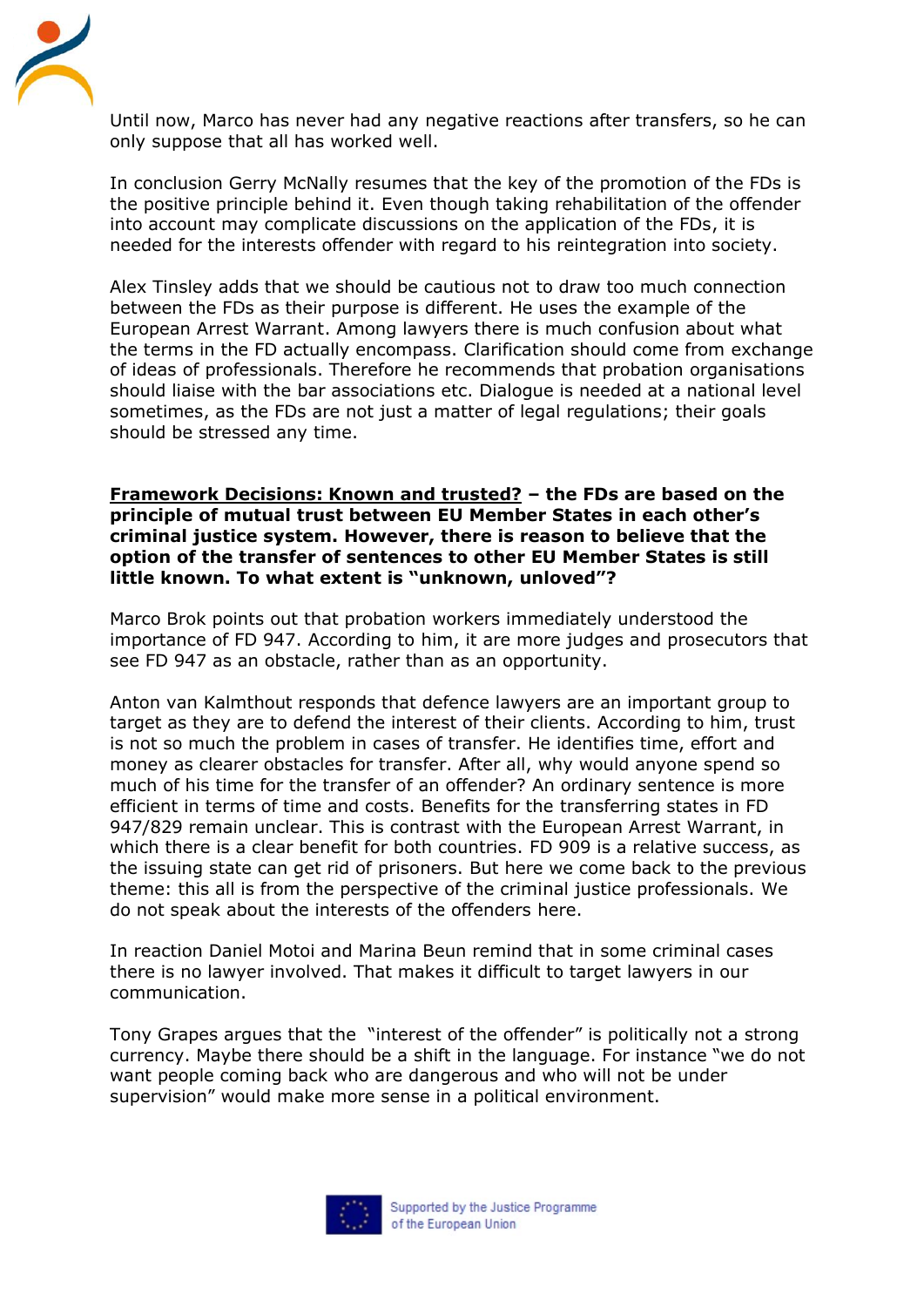

Gerry McNally resumes that for addressing the issue of the promotion of the application of the FDs , we should clearly identify the different groups of professionals that we want to target, and design messages that underpin the relevance of each FD for each professional target group. So for instance FD947 > pre-sentence: judges & prosecutors / post-sentence: probation officers.

#### **Theme: Collaboration and mutual trust in the transfer process? – apart from the legal implementation of the FDs, there is their practical implementation. How do the transfers work out in practice? What are the obstacles encountered in the transfer processes?**

In a presentation Melinda Lewis and Marco Brok outline the commitment of the International Desk of the Dutch probation Service to make a transfer case possible. Ownership of the case, and the promotion of and the dissemination of information regarding the FDs among Probation Officers are essential elements in the work of the International Desk. .

Anton van Kalmthout makes the remark that the International Desk has collected a wealth of data on transfers. According to him this should be used for research, to be published in articles for scientific journals. This could work as a kind of leverage for judges, prosecutors and the judiciary. This would be a very interesting assignment for a student in her/his last year of study.

Jesca Benender expresses these research results are also very interesting on an EU level. In the negotiations with the UK on the implementation of FD947, the UK had asked for success stories in 947-transfers. Possibly this research will bring up these success stories. Anton van Kalmthout stressed that not only success stories but also obstacles in practice are to communicated, as this will show the need to jointly work on solutions to overcome these.

Tony Grapes and Ioan Durnescu add that this could also be an element of a FD training module for the judiciary, and possibly also in training courses targeted towards other (professional) groups. Notably the judiciary is identified as the group where FD learning is most needed in order to make the FDs an efficient instrument. Jesca Beneder informs that uniform interpretation of the FDs is needed, which could be greatly enhanced by (e-)training programmes. Also, the European Judicial Network had a meeting in Riga where the FDs were on the agenda. That was a very successful meeting: exchange with judges, prosecutors. This should be done more often.

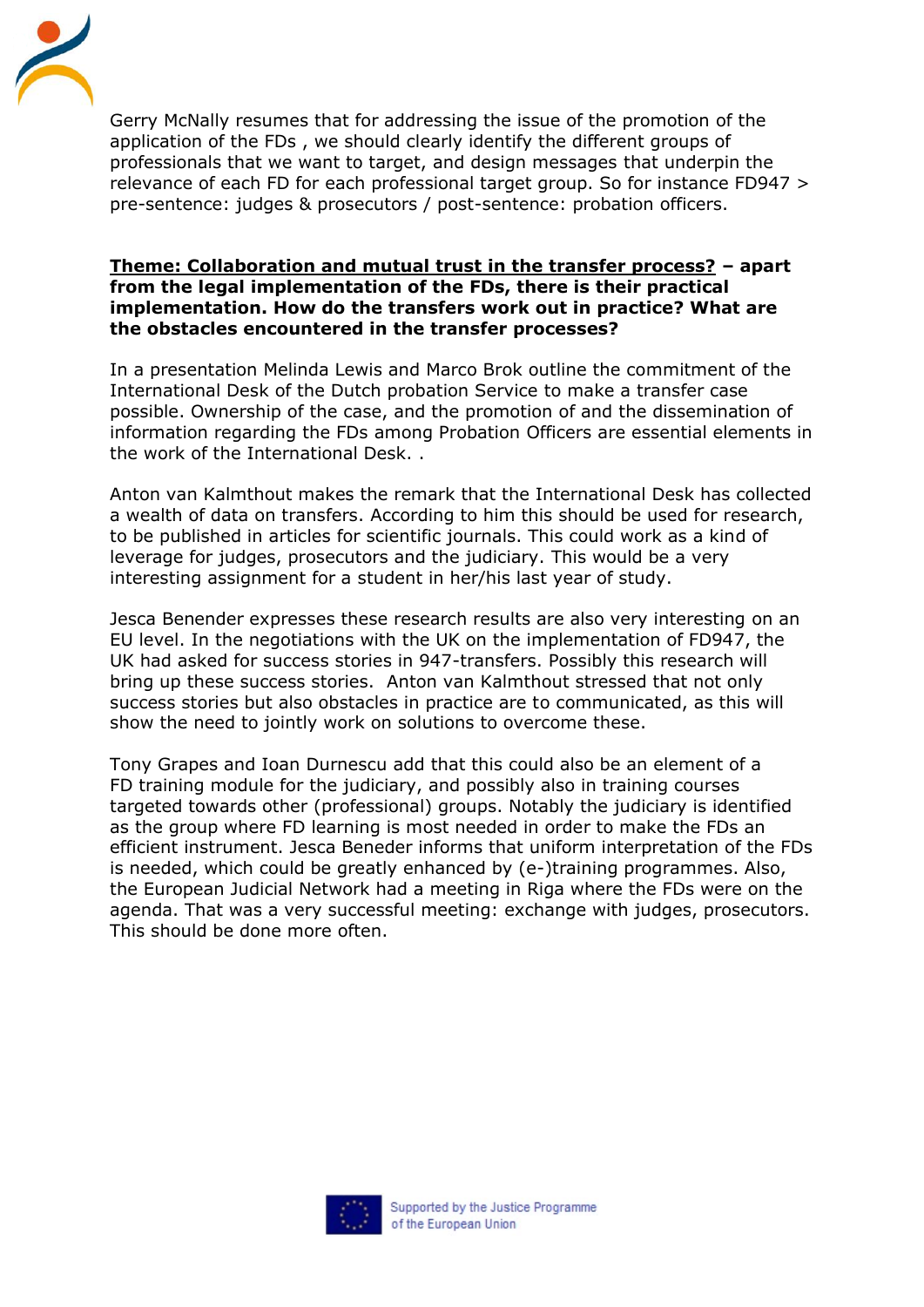

#### **Theme: Framework Decisions and Human rights – although the Framework Decisions are built on existing international legislation regarding human rights, it seems that sometimes the FDs and Human Rights are in conflict with one another. How should be dealt with this?**

Anton van Kalmthout tells that for his work in the Commission for the Prevention of Torture conditions in some European prisons have been identified as below the international standard. These prisons thus cannot be used for transfer under 909. There are examples of prisoners that have been very disappointed and angry regarding the transfer process.

A discussion is started on the perceived flaws in FDs arrangements, e.g. the possibility under 909 to refuse transfer of sentences less than six months, whereas under 947 and 829 sentences under 6 months can be transferred. Also questions rise about complexities in transfer cases.

Jesca Beneder informs that there may be additional EU legislation on the FD pretrial detention in the future, but EU Member States are hesitant to do so for other FDs.

Gerry McNally wraps up that this is theme was mainly addressed from the perspective of FD909, but he concluded that for FD947 careful attention has to be paid to consent and other issues.

### **Best practices in transfers under 947/829**

In the last topic of the day best practices in FD947/829 transfers were discussed. Alex Tinsley states that he is not aware of any transfers under FD 829, which is confirmed by the other delegates. However, the possibility of FD 829 transfer is good and thought should be given how to make best use of it.

Marco Brok mentions that the informal transfers with the Caribbean , Germany and Belgium were very challenging for Probation Officers to work at. Tony Grapes confirms this form the perspective of his work for the European project DOMICE and SOMEC: the professionals that made transfers happen by cutting through the bureaucracy did regard that as very rewarding.

Jonas Grimheden suggested that monitoring instruments for the FDs should be better connected to the better the reality of the EU in which the transfers take place.

Gerry McNally agrees that with regard to the FDs there is no research loop at present. When an offender is transferred, we just hope that the transfer is for the better of all involved parties. The reality is though, that we do not know the effect of transfers that have taken place. CEP will take this into account when developing actions to enhance the implementation and application of FD 947/829.

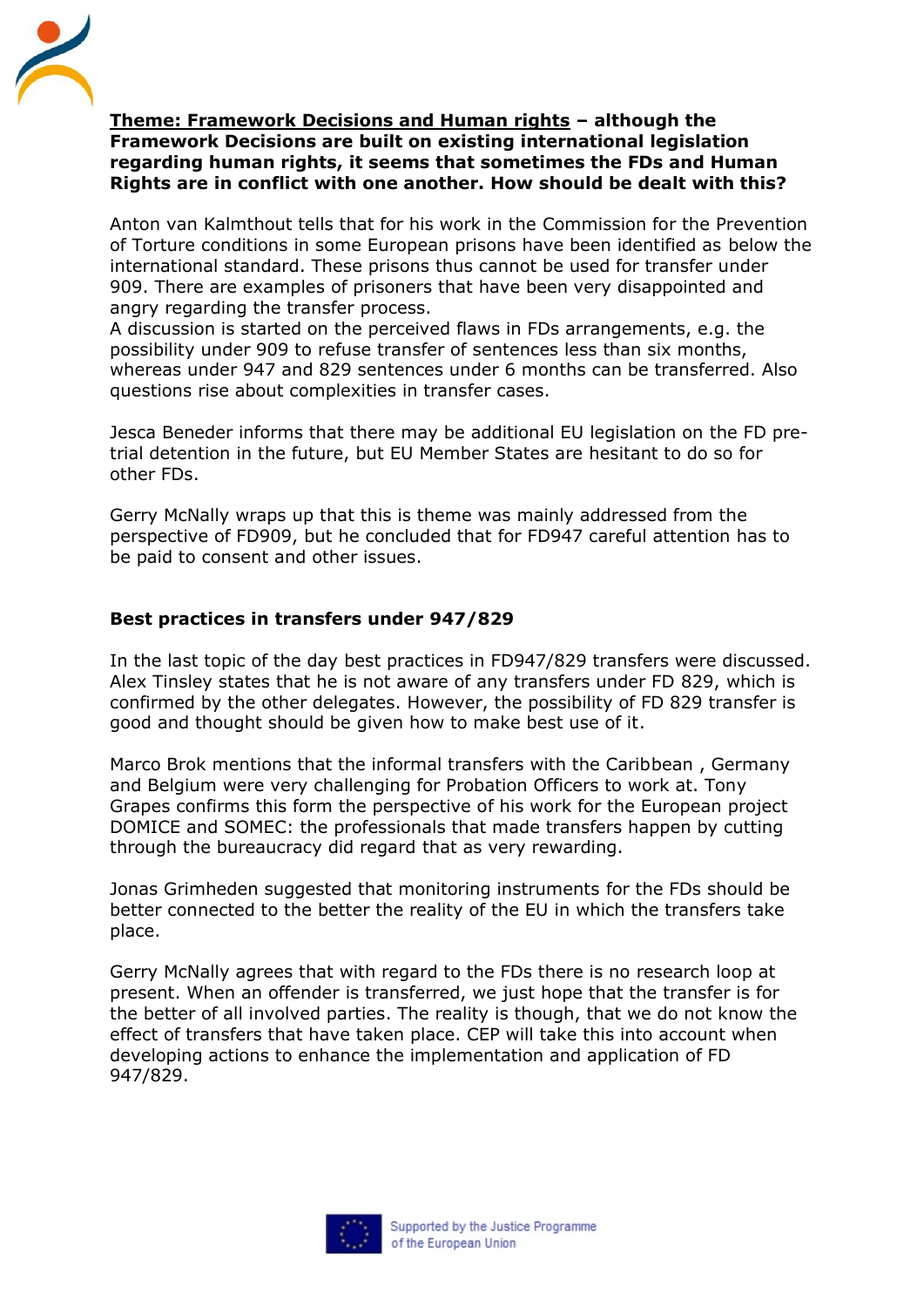

**On the second day of the CEP expert meeting,** a discussion was held to inventory the actions and projects that have taken place, and tools that have been made, aimed to support the implementation of the FDs. Then it was discussed what actions are needed to further support the implementation of the FD's, which f these actions could be started by CEP.

For the promotion of the FDs, Anton van Kalmthout reminds us that FD 947 and 829 were in essence also designed to avoid imprisonment. There is a strong agreement that these FDs help to reduce prison overcrowding, and in the slipstream of that, there is the cost benefit argument. These three arguments should be put together in one rationale when promoting the FDs,. Ioan Durnescu adds that also other perspectives could be included in this rationale, like the FDs contributing to public protection and compliance, or even the aspect of victim protection.

Annie Devos warned for netwidening. In the promotion of alternatives to detention it should be stressed that these should really remain alternatives, and not extras.

Jesca Beneder stresses the importance of making a clear distinction between the different target groups in the promotion of the FDs. Judges are a very special group, as are defence lawyers, judiciary, administration etc. Judges and prosecutors could be taken together as one group, but maybe not so much administration. For judges awareness raising is strongly needed.

Ioan Durnescu informs that there is a project on FD 909 and 947 in Romania in which judges and prosecutors from Romania, Poland, France, Italy and Spain are trained. One of the deliverables of the project will be a training handbook, which could be shared with the judiciary in other EU Member States. He also briefly mentions a project on the FDs in Craiova, taking place with Belgian partners.

Jonas Grimheden remarks that it also is worthwhile thinking about a catchy name to brand the FDs; 909, 947, 829, ESO are not very appealing names.

In addition to the CEP tools for dissemination of the promotion of the FDs (Newsletter, website, EuroVista, conferences and workshops), the Probation Journal of Ireland is mentioned, as is Eurocrim, a magazine for shorter article on judicial matters from a practitioner/academic perspective.

Gerry McNally asks if there is value in CEP making a newsletter with the latest news and developments regarding FD 947/829. Ioan Durnescu and Marina Beun react that there is already an overkill of newsletters in their mail box. Therefore they advise to integrate FD-news and developments in existing newsletters.

Anton van Kalmthout stresses that on top of updating the current tools that have been designed to support the implementation and application of FDs 947/829, we need new information to enhance the FDs. E.g. identification and evidencing of best practices. Therefore research analysis of experiences of best practices. He suggests that possibly an evaluation form (which is to be designed) could be used in transfer cases. Jonas Grimheden agrees with the value of evaluation and adds that it would be strong if evaluation has a place in legislation.